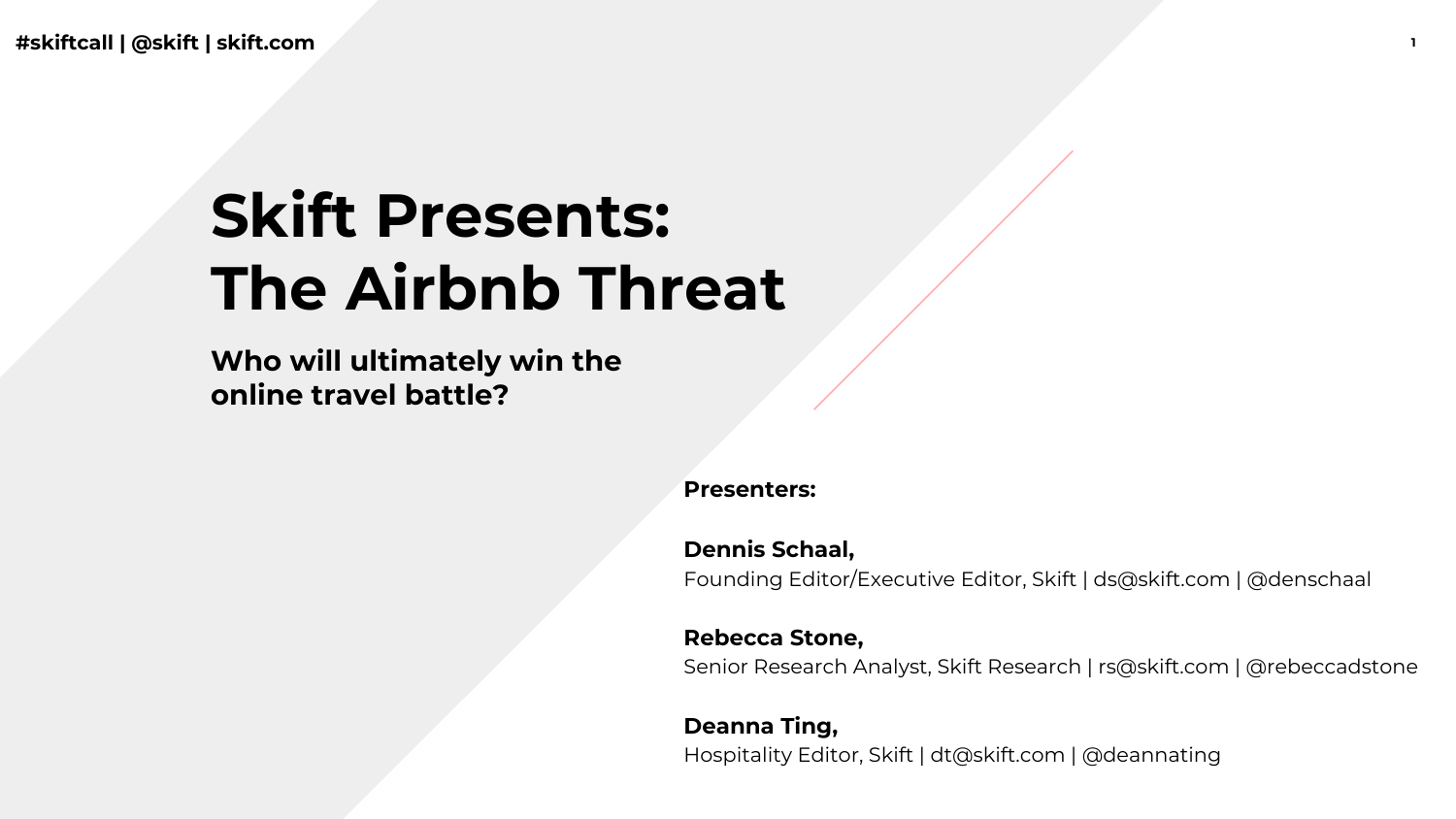## **Everything Airbnb Just Launched**

**Airbnb Plus:**  Hotel-Like Homes

2,000 listings in 13 destinations worldwide

Goal by end of 2018: 75,000 listings in 50 destinations

**Loyalty Programs:** Superguest (and Superhost) Summer 2018

#### **Beyond by Airbnb:**

The Evolution of Luxury Retreats Summer 2018

**Past:** Experiences, Resy (restaurant reservations) Integration **Future:** Services, Transportation, Aviation

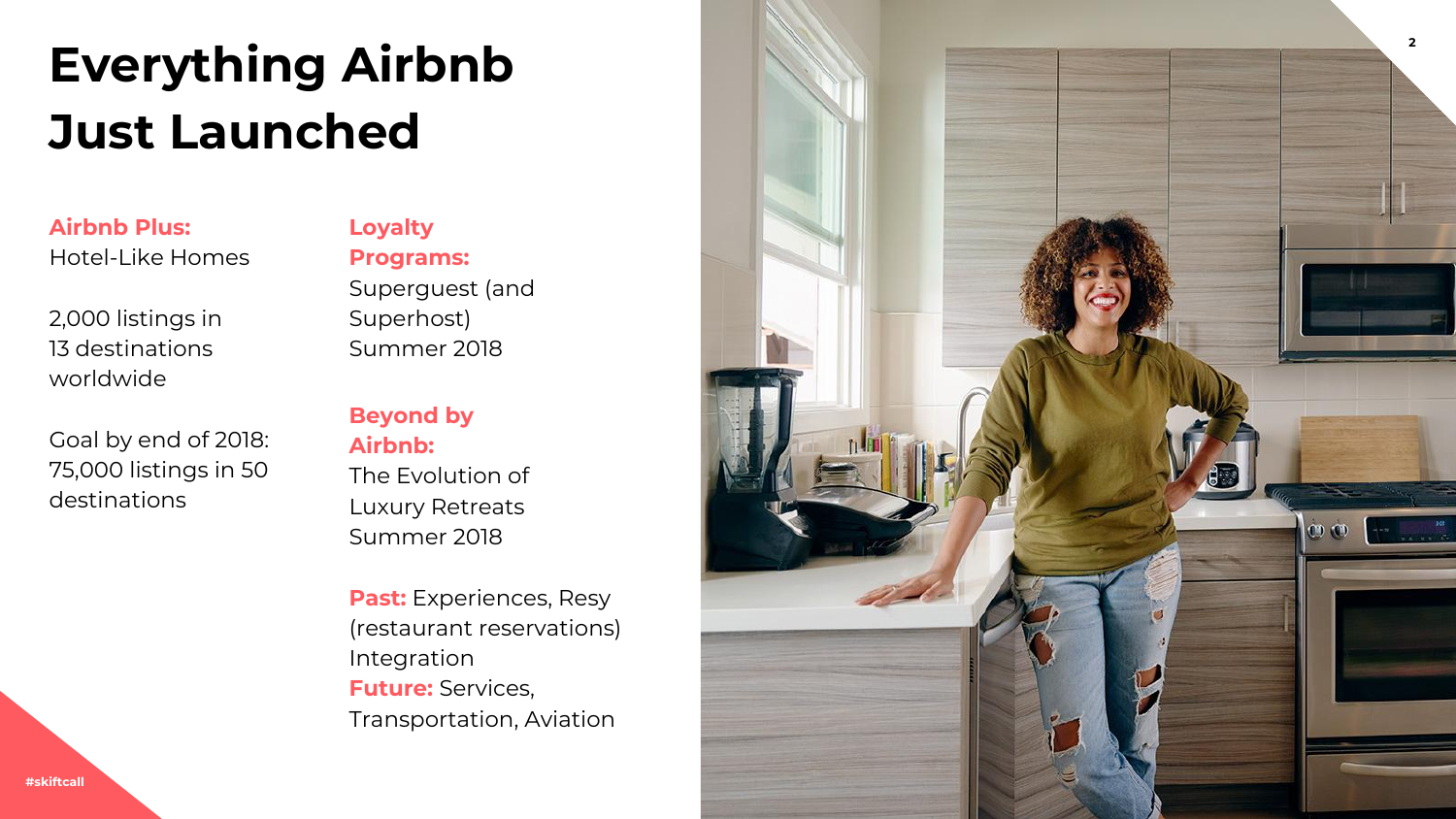### **<sup>3</sup> Airbnb's Hotel Strategy**

- 1. Undercut Booking and Expedia
- 2. Don't require contracts
- 3. Develop tech tools (i.e. SiteMinder partnership) that make it easy and seamless for hotels to advertise their rooms on Airbnb
- 4. Target boutiques and independents, and avoid "mass-produced" hotels
- 5. To date: 24,000 hotels (less than 1% of all listings)

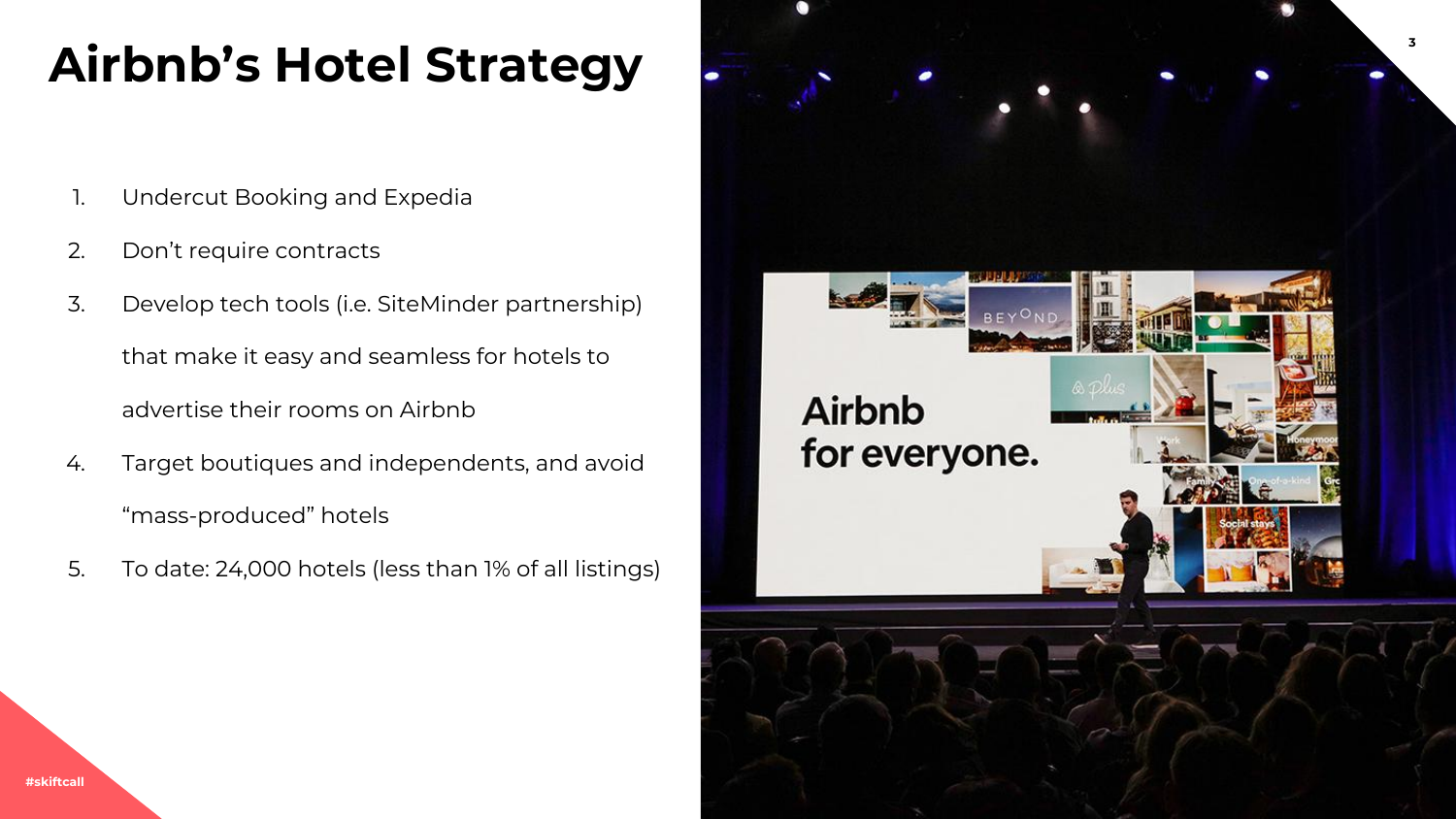### **<sup>4</sup> Airbnb's Hotel-Like Supply Is a Fraction of Global Supply**



Source: Wyndham 10-K Filings, Airbnb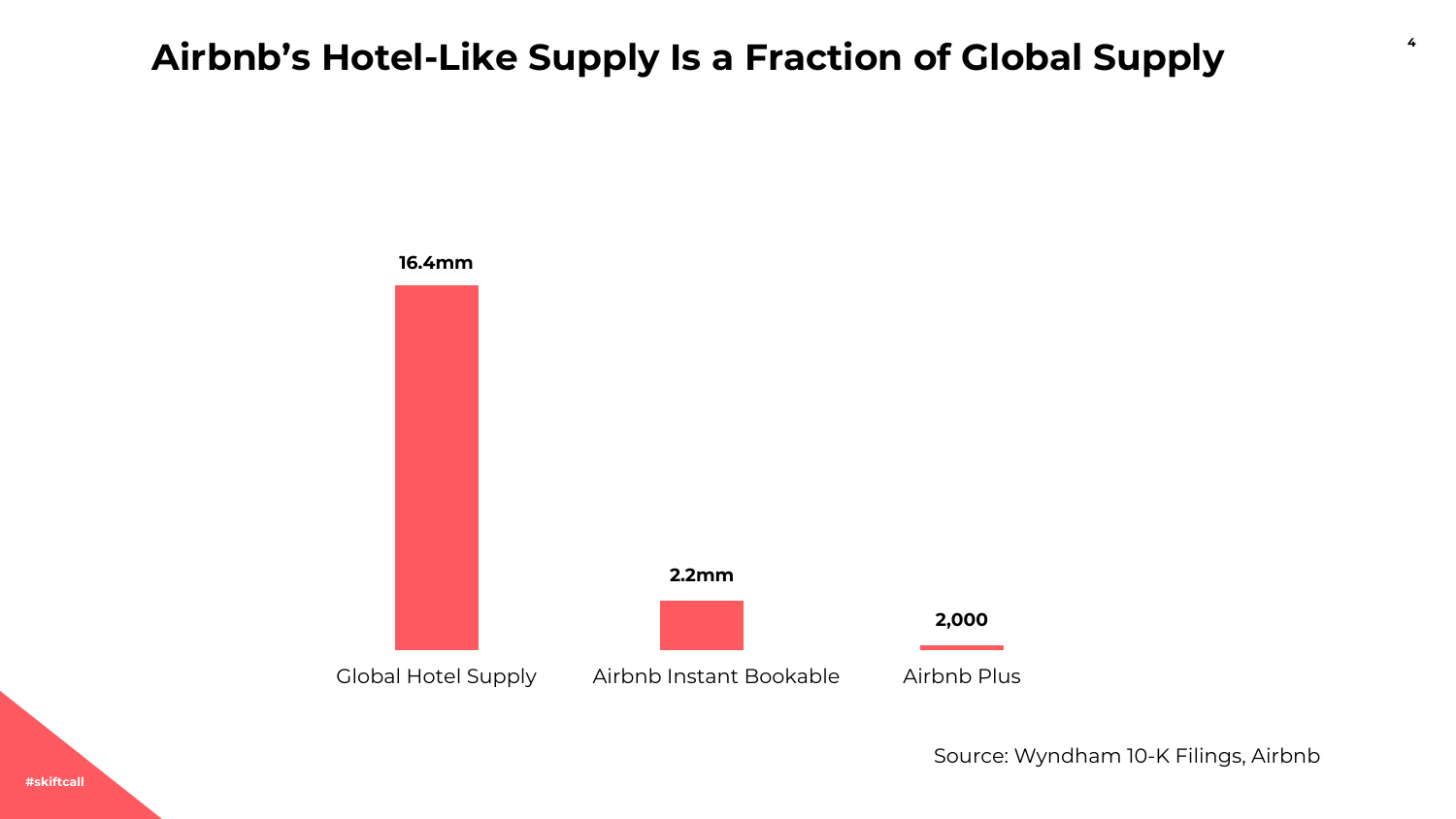### **<sup>5</sup> Commission Rates**

|                   | <b>Homesharing</b> |             |                              |                      | <u>Hotels</u>        |                   |
|-------------------|--------------------|-------------|------------------------------|----------------------|----------------------|-------------------|
|                   | <b>Airbnb</b>      | Booking.com | <b>TripAdvisor (FlipKey)</b> | Expedia (HomeAway)   | <b>OTA - Branded</b> | OTA - Independent |
| <b>Host Fees</b>  | 3% to 5%           | 12% to 20%  | 3%                           | 8% or \$499 annually | 10% to 15%           | 15% to 25%        |
| <b>Guest Fees</b> | 5% to 15%          | 0%          | 8% to 16%                    | 6% to 12%            | 0%                   | 0%                |

### **Midpoint of Host Fees and Guest Fees**

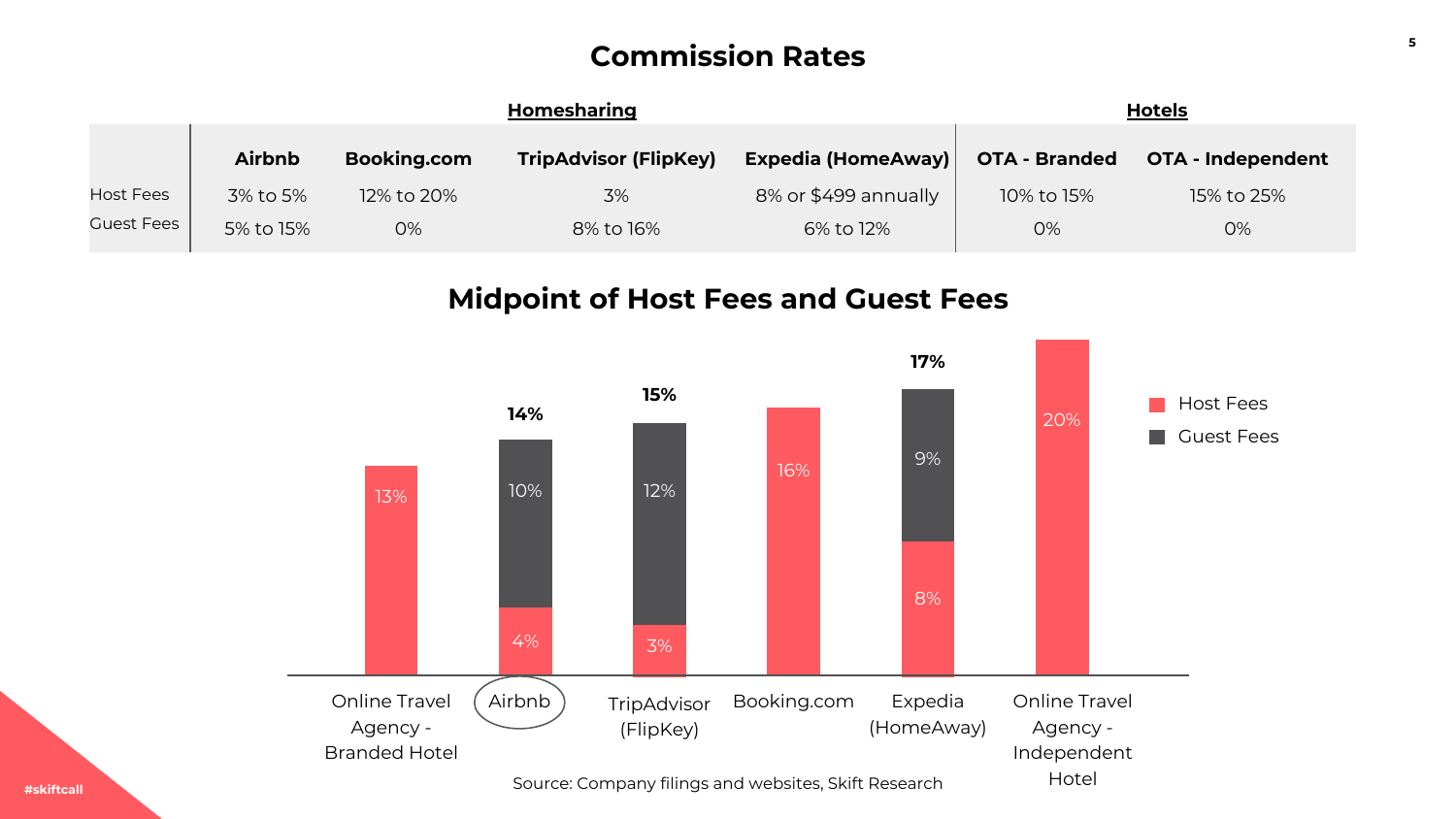# **<sup>6</sup> Why Airbnb Is an Opportunity for Hotels**

- 1. Another soft brand option
- 2. Possibly lowers management and franchise fees long-term
- 3. Additional marketing and distribution channel
- 4. Increased competition in distribution lowers fees for everyone
- 5. Unique way to enhance guest relationship

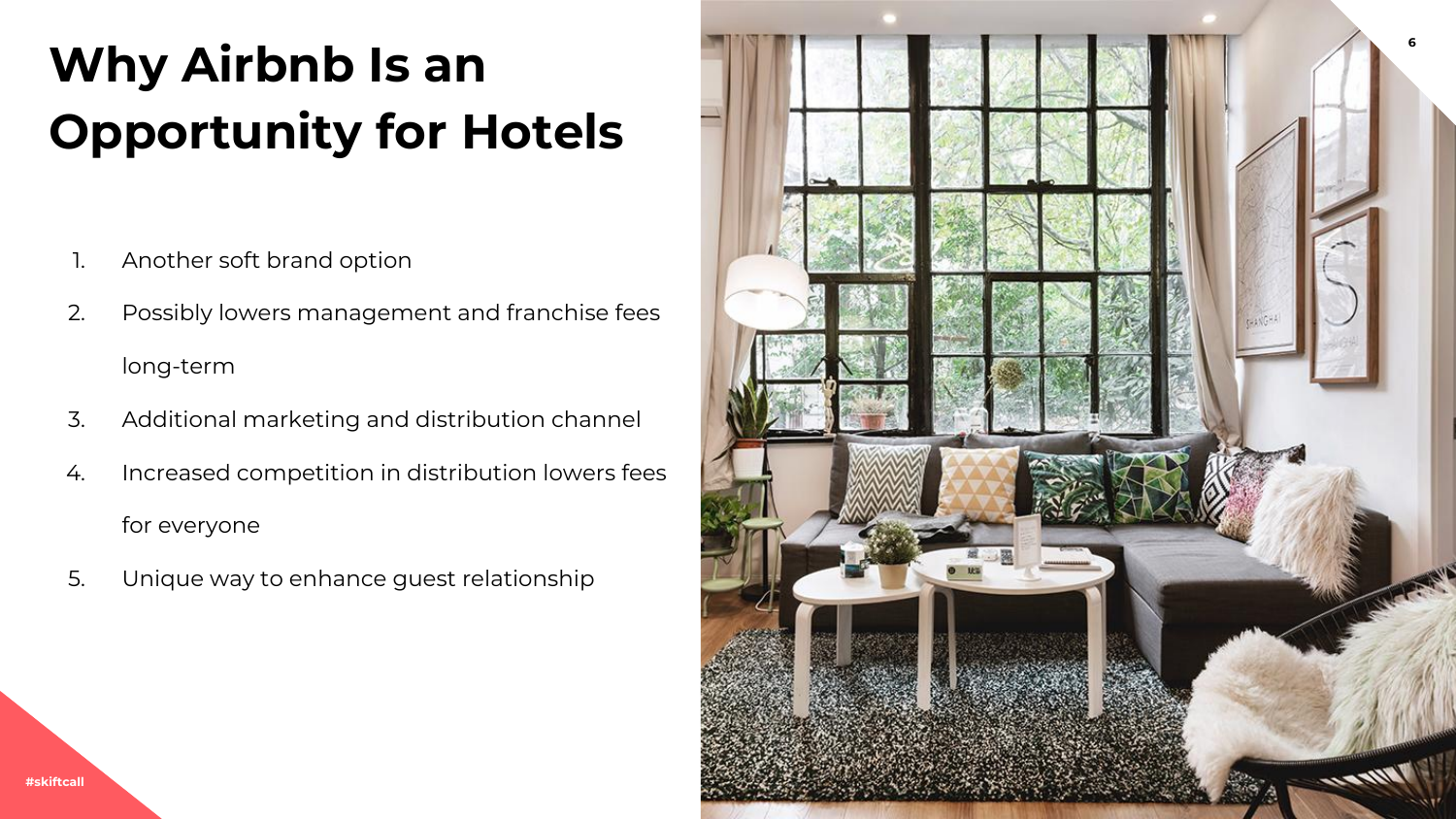### **7 Issues in the Airbnb Versus Online Travel Agency Battle**

#### **Strategies**

**Super Brand:** Airbnb has a flawed strategy to become a Super Brand without chain hotels. The Airbnb brand/community is a competitive advantage.

**Inventory:** Airbnb is the leader with 4.5 million "listings" versus Booking's 1.2 million properties, but Booking is coming on strong.

**Instant Booking:** Airbnb and Expedia's HomeAway are playing catch-up with Booking, where all accommodations are instantly bookable.

**Business Model:** Airbnb's lower commission will be advantageous in onboarding hotels, but its traveler fee is a loser.

**Digital Smarts:** The Airbnb user experience is far superior. Booking and Expedia spent \$10 billion between them on advertising, sales and marketing in 2017. Does Airbnb have the war chest?

#### **Skift Takes**

Expedia and Ctrip are already Super Brands with full-service offerings, and Booking is transitioning into one. The online travel agencies have a two-decade head start.

Airbnb has an inventory advantage in alternative accommodations, but the online travel agencies are ramping up. Airbnb Plus is a competitive advantage in enhancing consumer trust.

Airbnb will eventually catch Booking in the instant booking race.

Airbnb's distribution strategy can potentially pressure Booking and Expedia's commissions, but the online travel agencies can adapt. If Airbnb abandons its traveler fees, then it would have to raise commissions.

Airbnb's user experience advantage is real, but it is not a competitive moat. The online travel agencies have a scale and experience advantage in executing in search engine marketing.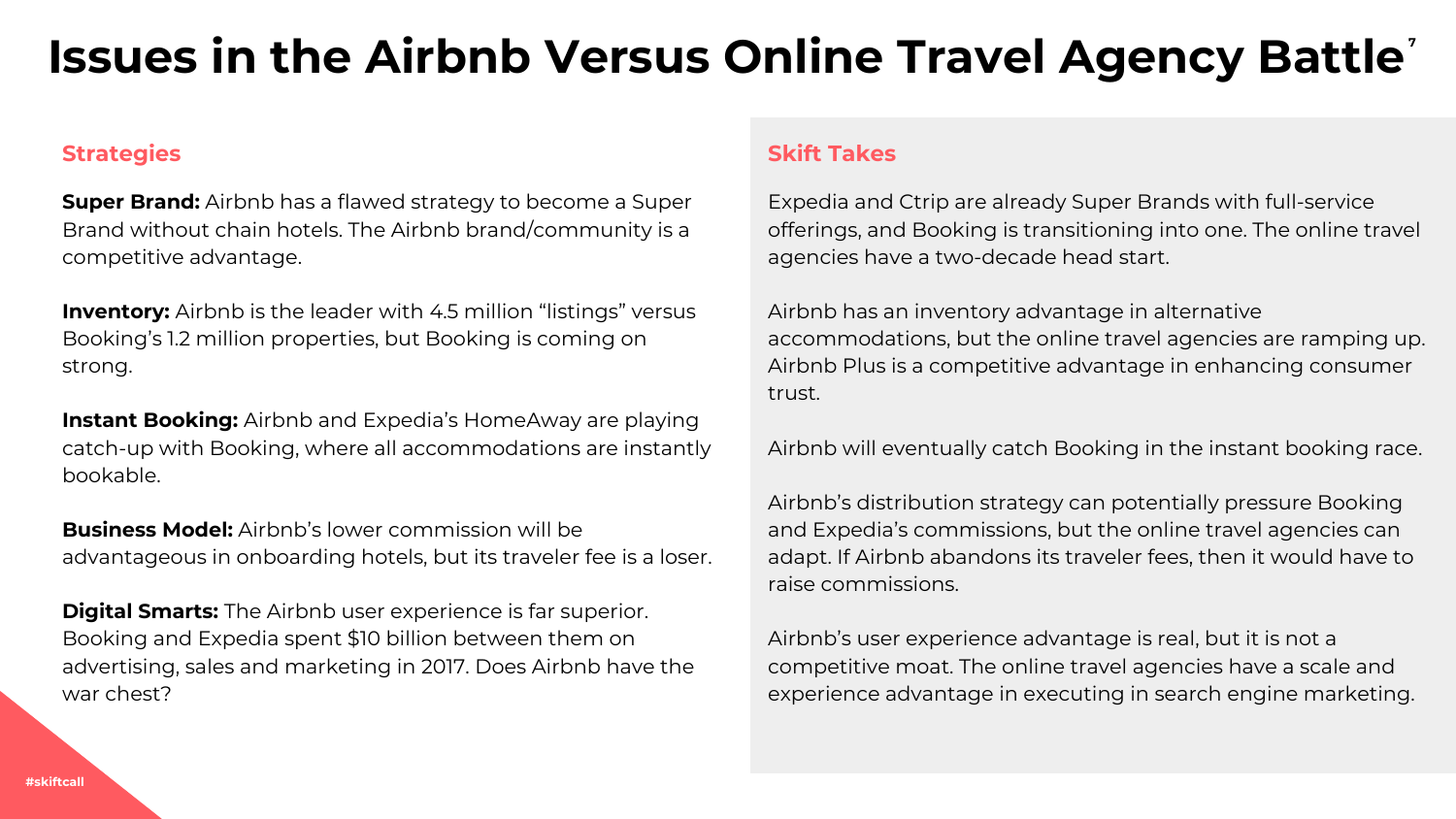### **Big Spenders**

Booking and Expedia each spent around \$5 billion on advertising, sales and marketing in 2017, an increase of around 21 percent. Booking's spend is more efficient. Booking's EBITDA margin was 38.8 percent in 2017 compared Expedia's 11.5 percent.

| <b>Booking Holdings</b> | 2016     | 2017     | <b>Increase</b> |
|-------------------------|----------|----------|-----------------|
| Performance Advertising | \$3.47B  | \$4.14B  | 19.04%          |
| Brand Advertising       | \$295.7M | \$391.6M | 32.42%          |
| Sales and Marketing     | \$435.2M | \$561.9M | 29.10%          |
| Total                   | \$4.21B  | \$5.1B   | 21%             |
| <b>Expedia</b>          |          |          |                 |
| Selling and Marketing   | \$4.36B  | \$5.3B   | 21.30%          |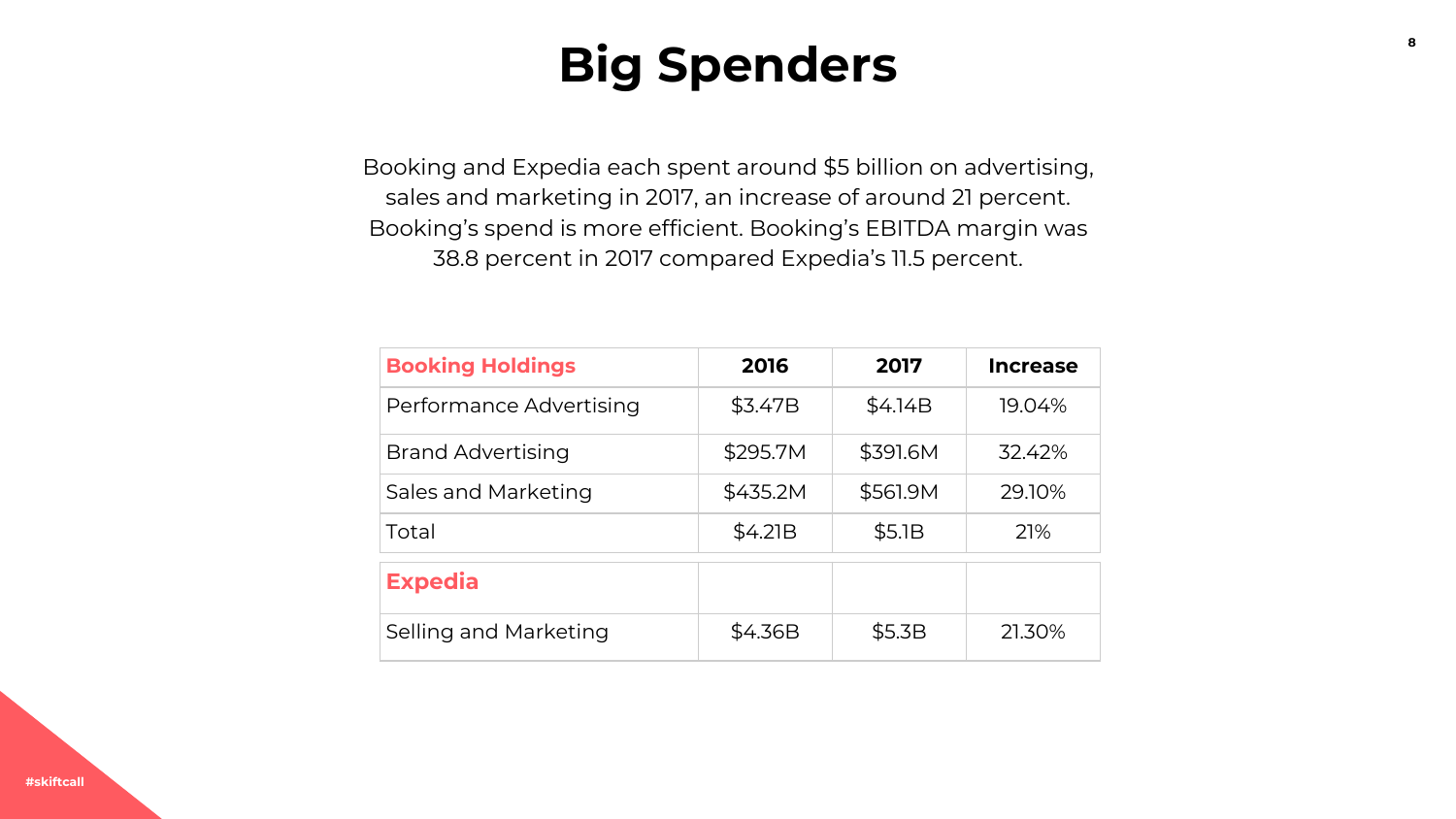### **Online Travel Agency Malaise?**

There is no widespread online travel agency malaise. Instead, it is mostly an Expedia problem as it invests in and integrates HomeAway, struggles with its Trivago unit, and adapts to hotels' direct-booking campaigns.

#### **Expedia**

**Stock Price:** Expedia's stock price of \$112.22 (3/9/2018) is down 7.6 percent since January 2. It is down 29.6 percent since a 12-month high of \$159.50 July 24.

**Revenue 2017:** \$10.6 billion, a 14.7 percent increase

**Net Income 2017:** \$378 million, a 34 percent increase

**Room Nights 2017:** 312.1 million, up 16 percent.

#### **Booking Holdings**

**Stock Price:** Booking's stock price of \$2,170.61 was up 21.6 percent year to date. That's close to its 52-week high of \$2,177.

**Revenue 2017:** \$12.68 billion**,** up 18 percent

**Net Income 2017:** \$2.34 billion, up 9.63 percent

**Room Nights 2017:** 673.1 million, up 20.95 percent.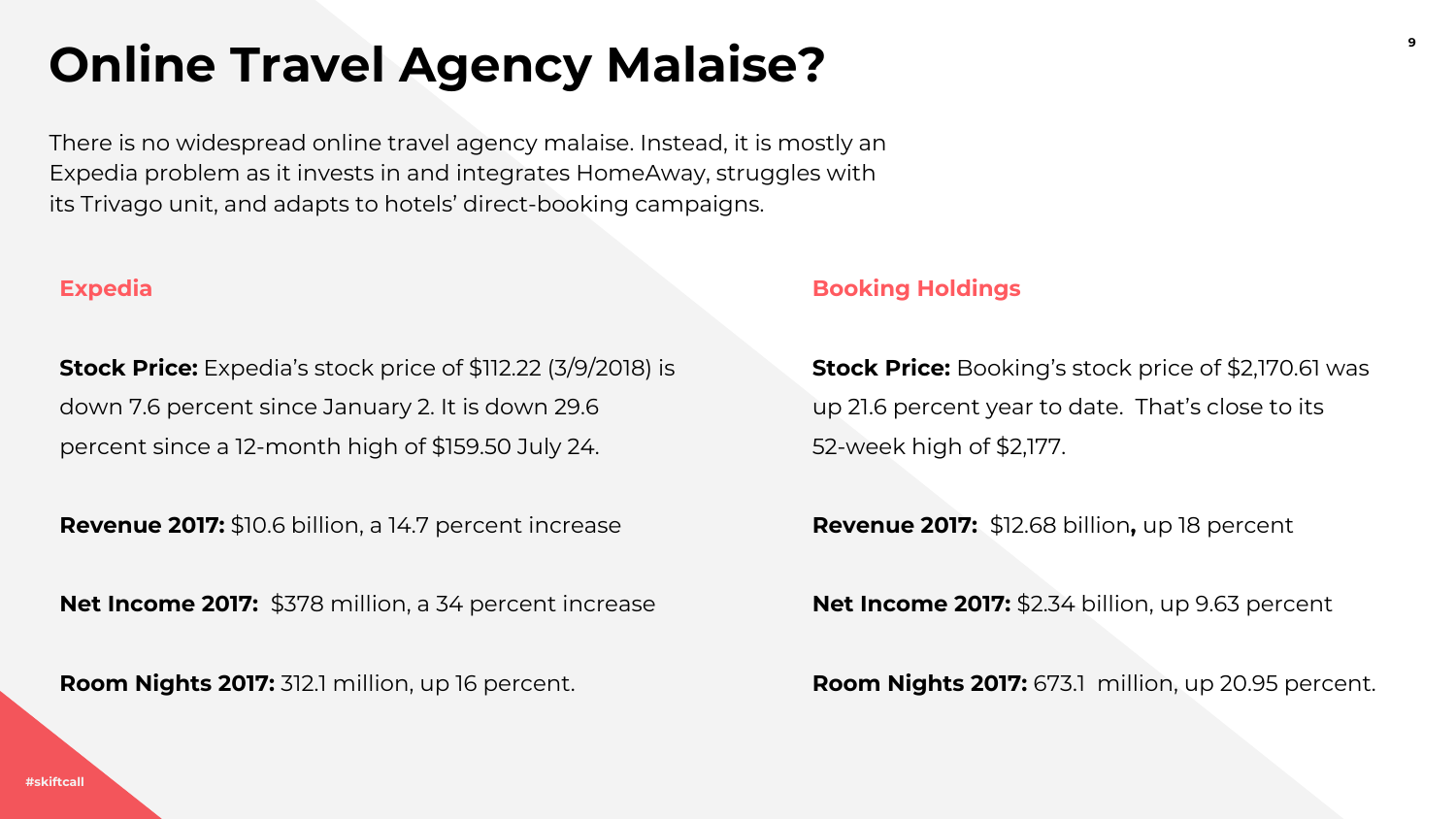# **<sup>10</sup> How Airbnb Could Win the Online Travel Battle**

### **Airbnb's Advantages:**

- 1. Community
- 2. Brand recognition and awareness
- 3. More homesharing inventory than Booking and Expedia
- 4. Better mobile app integration that isn't just limited to accommodations
- 5. Better value proposition for hotels who want to use its platform

#### **Risks:**

- 1. Deteriorating relationship with its hosts; host fatigue
- 2. Overextending or distracting itself with endeavors that are outside of the core business
- 3. Not enough accommodation supply (both alternative accommodations and traditional hotels)
- 4. U.S.-centric executive leadership team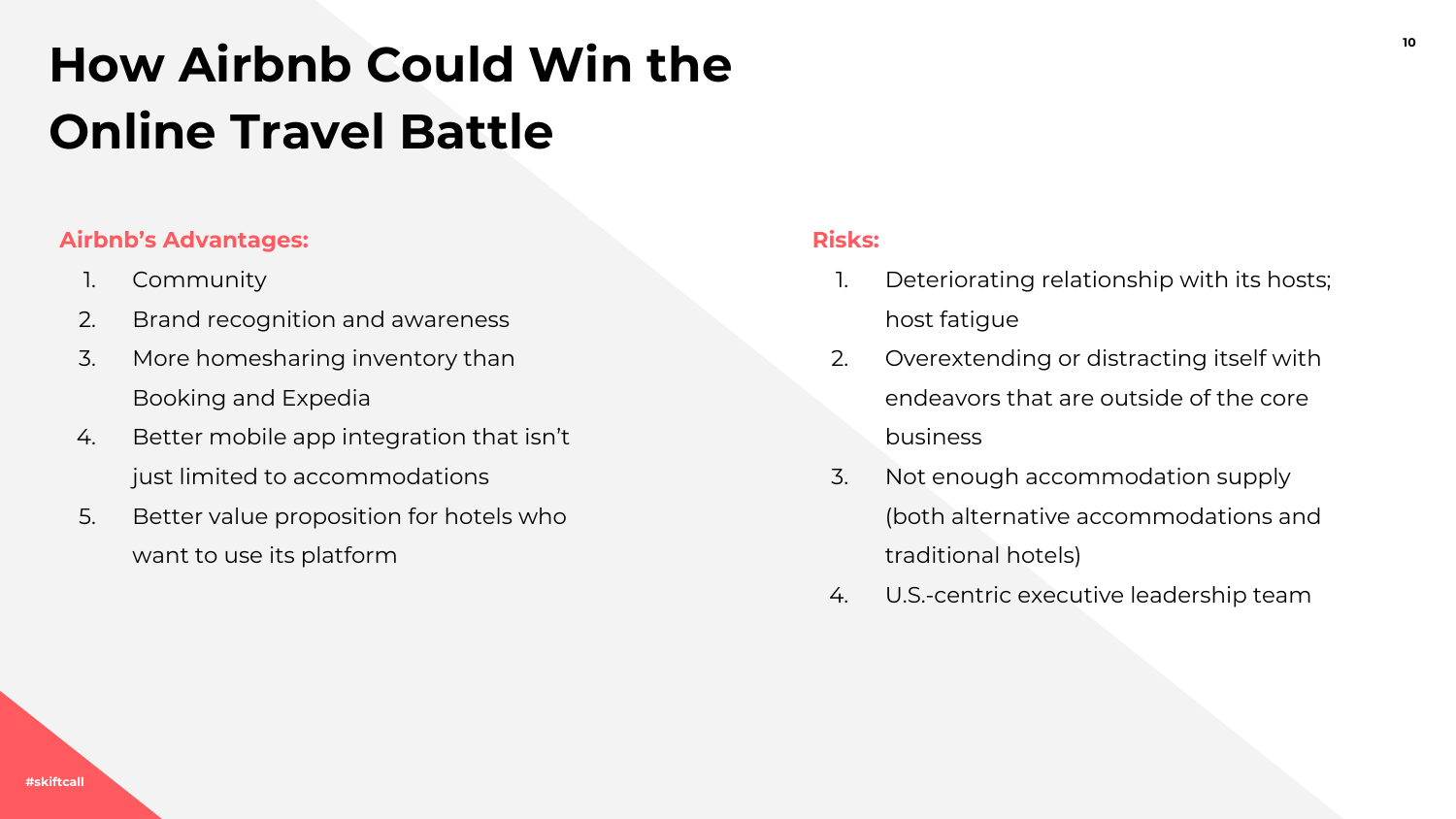# **<sup>11</sup> Hotels: Winners or Losers? Or Both?**

### **Why Hotels Win:**

- 1. Increasingly more options in terms of distribution
- 2. Increasingly more options in terms of marketing and reaching your consumer
- 3. Increasing more brand options with which to affiliate

### **Risks:**

- 1. Additional supply could create pricing pressure
- 2. Scoop up independents and reduce soft brand demand
- 3. Improved consistency and quality could appeal to business travelers

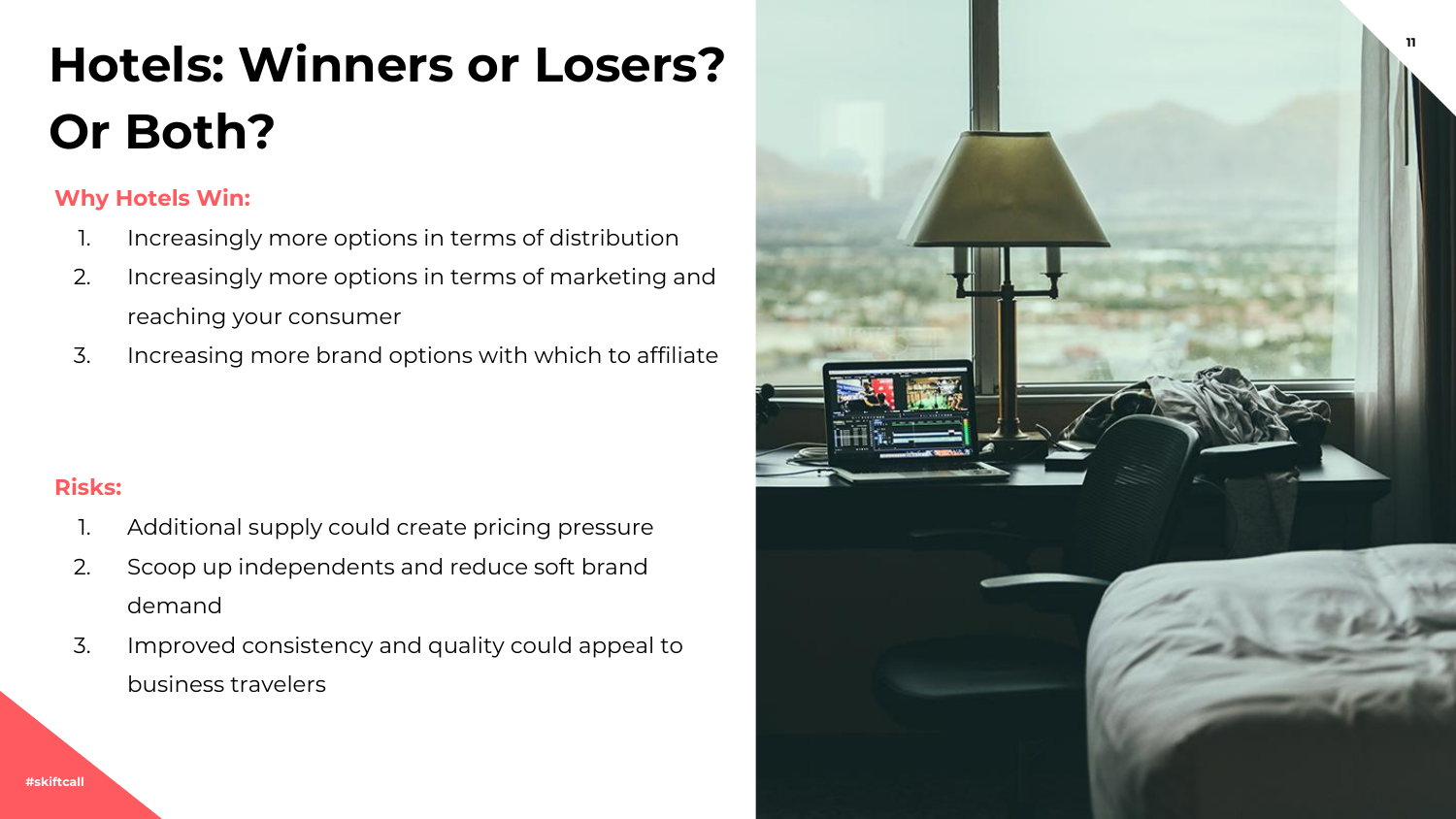